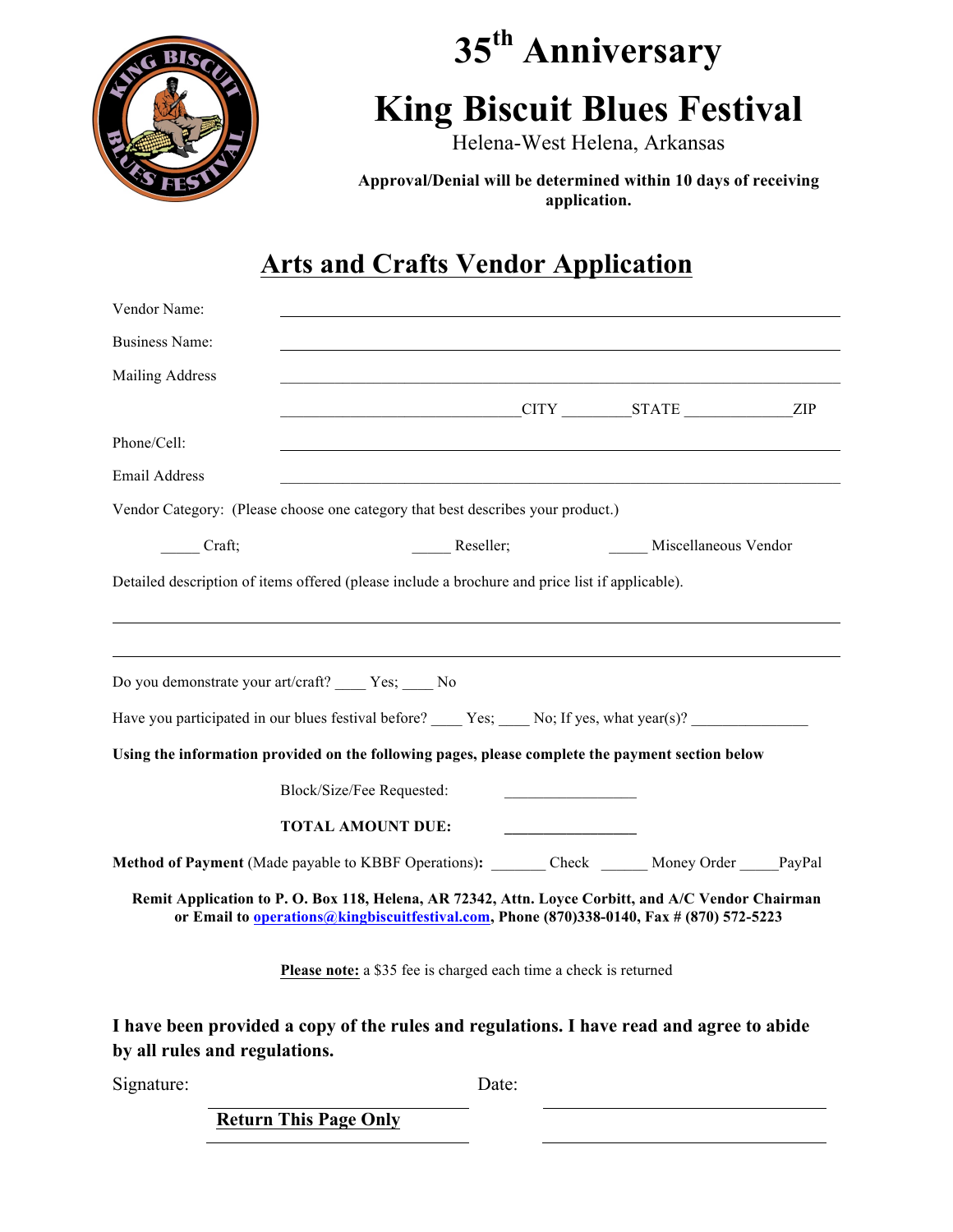| <b>First Fully Paid</b><br><b>Limited space</b> |                                |                                 |
|-------------------------------------------------|--------------------------------|---------------------------------|
| 200 Block                                       | $10' \times 10'$               | \$350                           |
|                                                 | $10^{\circ}$ x 20 <sup>2</sup> | \$400                           |
| 300 Block                                       | $10' \times 10'$               | \$250                           |
|                                                 | $10'$ x $20'$                  | \$300                           |
|                                                 |                                |                                 |
| 400 Block                                       | $10' \times 10'$               | See Handcrafters<br>Application |
| Handcrafters<br>Only                            | $10' \times 20'$               | See Handcrafters<br>Application |
|                                                 |                                |                                 |

#### • **Apply before August 25, 2022!**

•

- Price covers space for all three days of the festival, city permit, and one 110 electrical hookup. It may be necessary for an extension cord to be used to access nearest electrical hookup. It is the responsibility of the vendor to provide his or her own extension cord(s).
- Wristbands for entry to gated main stage area may be purchased for additional charge. *WRISTBANDS NOT INCLUDED IN BOOTH SPACE!*
- Parking is the responsibility of the vendor. We do not provide special vendor parking.
- Payments are due in **FULL** by September 30, 2022.
- Festival dates are October  $5 8$ , 2022 (Wednesday Saturday)

#### **Vendor Hours**

| Set-up Schedule                        |                         |
|----------------------------------------|-------------------------|
| Wednesday, October 5 (200 Block Only): | 7:00 a.m. $-10:00$ a.m. |
| Thursday, October 6 (300 Block Only):  | 7:00 a.m. $-10:00$ a.m. |

Vendor automobiles will NOT be allowed on-site at any other time than specified above.

Vendors MUST be open for business and operational during the following times:

| Thursday, October 6: | $11:00$ a.m. $-10:00$ p.m. |
|----------------------|----------------------------|
| Friday, October 7:   | $11:00$ a.m. $-10:00$ p.m. |
| Saturday, October 8: | $11:00$ a.m. $-10:00$ p.m. |

Festival ends Saturday October 8<sup>th</sup> at midnight. Vendors should be completely cleared out between then and 8:00 a.m. Sunday, October  $9<sup>th</sup>$ , so City can begin street clean up.